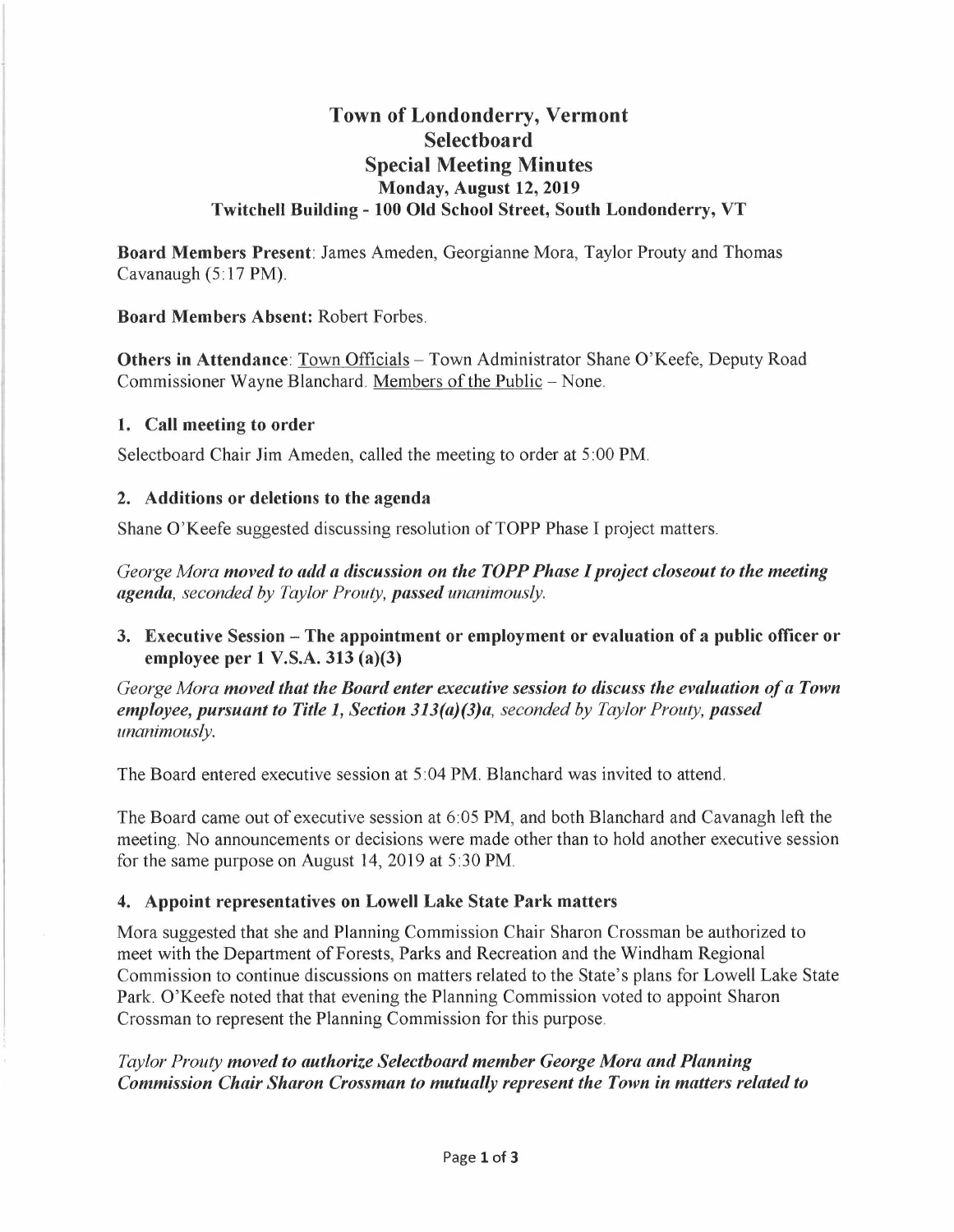*Lowell Lake State Park with the Vermont Department of Forests, Parks and Recreation, seconded by George Mora, passed unanimously* 

#### **5. Consider employee compensation matter**

O'Keefe noted that there were some issues with setting up the Town's contributions to his retirement account through the ICMA Retirement Corporation and that he has lost out on some interest due to delays, and suggested that he be made whole with an added contribution of a nominal amount.

*George Mora moved to make a pension adjustmentfor the Town Administrator by adding a one-time contribution of \$52.88, seconded by Taylor Prouty, passed unanimously.* 

## **6. TOPP Phase** I **Project Closeout**

O'Keefe noted that he and Bob Forbes had met with the engineer and contractor for the TOPP Phase I project and most everything is close to be completed, but due to a recent washout there was a suggestion to build a swale to drain the Town Office parking lot. As there was scheduled to be some project savings, it may be that this proposal can be constructed within the budget or very slightly above. He suggested that he and Forbes be authorized to work out the end-ofproject details to ensure a quality, workable project.

Prouty suggested the use of a mulch matting to assist with stormwater drainage until such time as the swale can be made useful.

*Taylor Prouty moved to authorize Bob Forbes and Shane O'Keefe mutually to resolve any final punch list items for the TOPP Phase I project, seconded by George Mora, passed unanimously* 

### 7. **Visitors and Concerned Citizens**

None.

### **8. Other Matters**

Flail Mower - Ameden stated that he and Blanchard have agreed that the purchase of the flail mower extension for the excavator was not a good idea and suggested that we do all that is possible to cancel the purchase. Mowing work at this time of year would get in the way of necessary ditching, and the idea of contracting out or renting equipment for roadside mowing was briefly discussed.

*George Mora moved to authorize the Town Administrator to cancel the orderfor the excavator flail mower extension, and to pay up to \$500 of penalty fees if necessary, seconded by Taylor Prouty, passed unanimously.* 

#### **9. Adjourn**

*Taylor Prouty moved to adjourn the meeting, seconded by George Mora, passed unanimously.* 

The meeting adjourned at 6:28 PM.